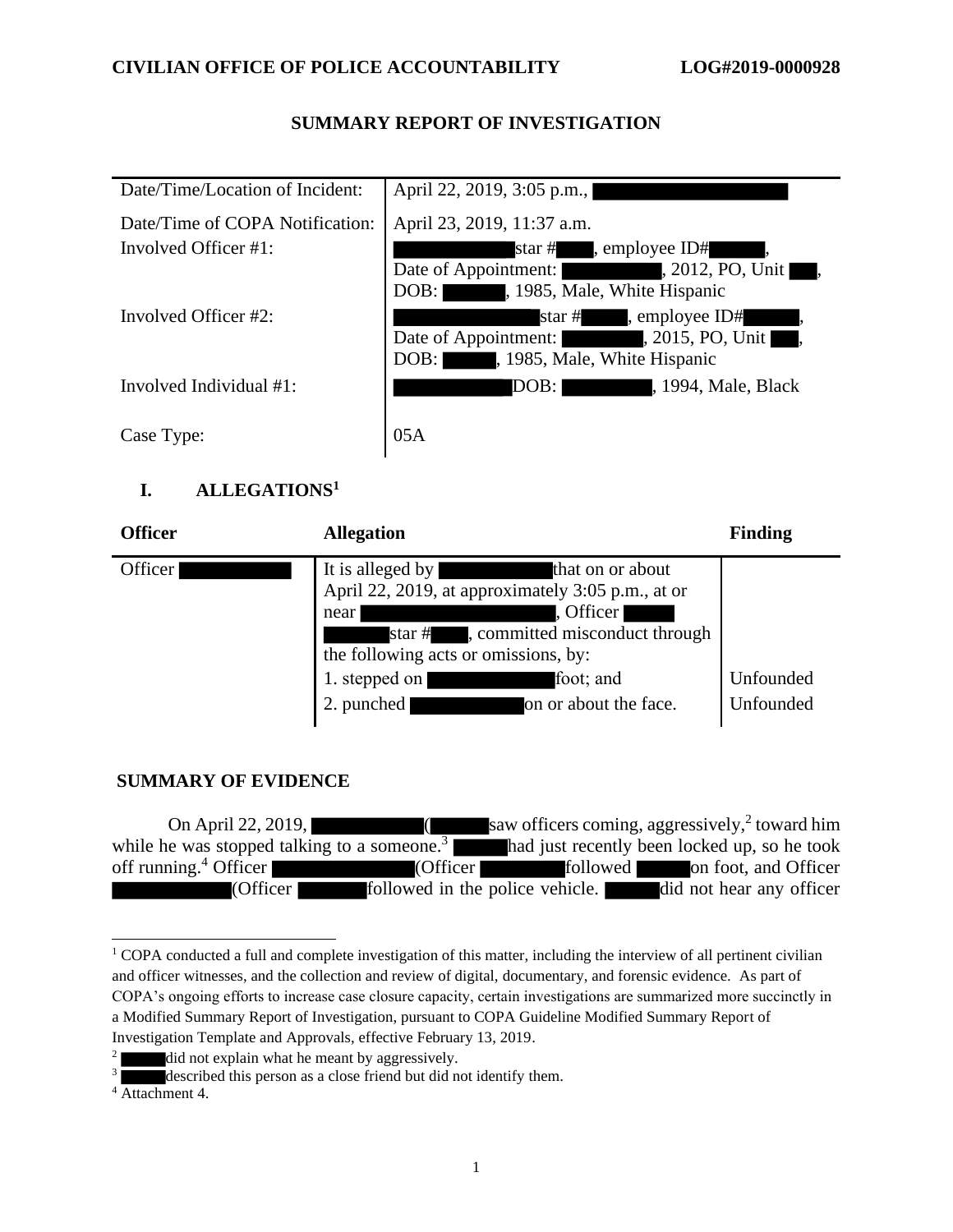commands while running, but he did hear someone yell, "He's running. He's got a gun."<sup>5</sup> Eventually, stopped in a McDonald's parking lot, and was detained. As Officer exited his vehicle, had his hands in the air and moved to the ground. Per Officer command, he laid on the ground on his stomach. Officer handcuffed without the use of force, conducted a custodial search, and removed two packs of Newport cigarettes from pocket. stated he was scared, he just got out of jail. Officer did not believe him. Said he just had some marijuana that he dropped somewhere. Officer responded that got scared because Officer wanted to stop him because he thought was selling drugs. denied selling drugs, and denied having a gun.<sup>6</sup> Officer Officer and other officers searched the area, but did not recover the marijuana or a gun.<sup>7</sup> Officer ) and (Officer ) and (Officer ) transported to District police station and escorted him directly inside to a processing room. Officers and met them inside the station.<sup>8</sup>

alleged Officer in an attempt to force to tell on someone else, took him into the alley, stepped on his foot, and punched him one or two times in the jaw. thought he was going to be killed, while Officer watched and laughed. Then, Officer escorted to the front entrance of the police station. Further alleged, he asked the Detention Aides for medical assistance, but was never provided assistance.<sup>9</sup> He did not seek medical assistance<sup>10</sup> after he was released because he could not find a ride.<sup>11</sup>

#### **II. ANALYSIS AND CONCLUSION**

COPA finds the allegations that Officer stepped on stepped on foot and punched on or about the face is **Unfounded**. An officer will only use force that is objectively reasonable, necessary and proportional in order to ensure the safety of the officer or control the individual.<sup>12</sup> stated Officer took him in the alley, stepped on his foot and punched him in the jaw. However, BWC clearly shows complied with officer commands and no force was used against him. The BWC chronicled the entire interaction between police officers and from the moment Officer approached until he was at the police station, specifically: when Officer **placed** into custody, when officers escorted to the transport vehicle, the officers transport of  $\blacksquare$  to the District police station, and when exited the police vehicle and was escorted by Officer into the police station. complied with officer directions and no force was used against him at any time. The BWC and officer reports are consistent and provide clear and convincing evidence that at no time did Officer step on foot, punch him, or use any force against

 $<sup>5</sup>$  Attachment 4. stated the officers thought he had a gun because he ran. However, on his BWC, Officer</sup> said, had a gun because he was holding his side the whole time he ran. Additionally, Officer later, stated to Officer that he thought there was a gun due to a bulge on *See* Attachments 7,8,13.

 $6$  Attachments  $[$ 

 $7$  Attachments  $13,17$ .

<sup>8</sup> Attachments 13,17.

<sup>9</sup> Because the use of force allegations that caused injury were are unfounded, this allegation was not served.

stated his jaw still hurts and he gets headaches.

 $11$  Attachment 4.

<sup>12</sup> General Order G03-02 III.B.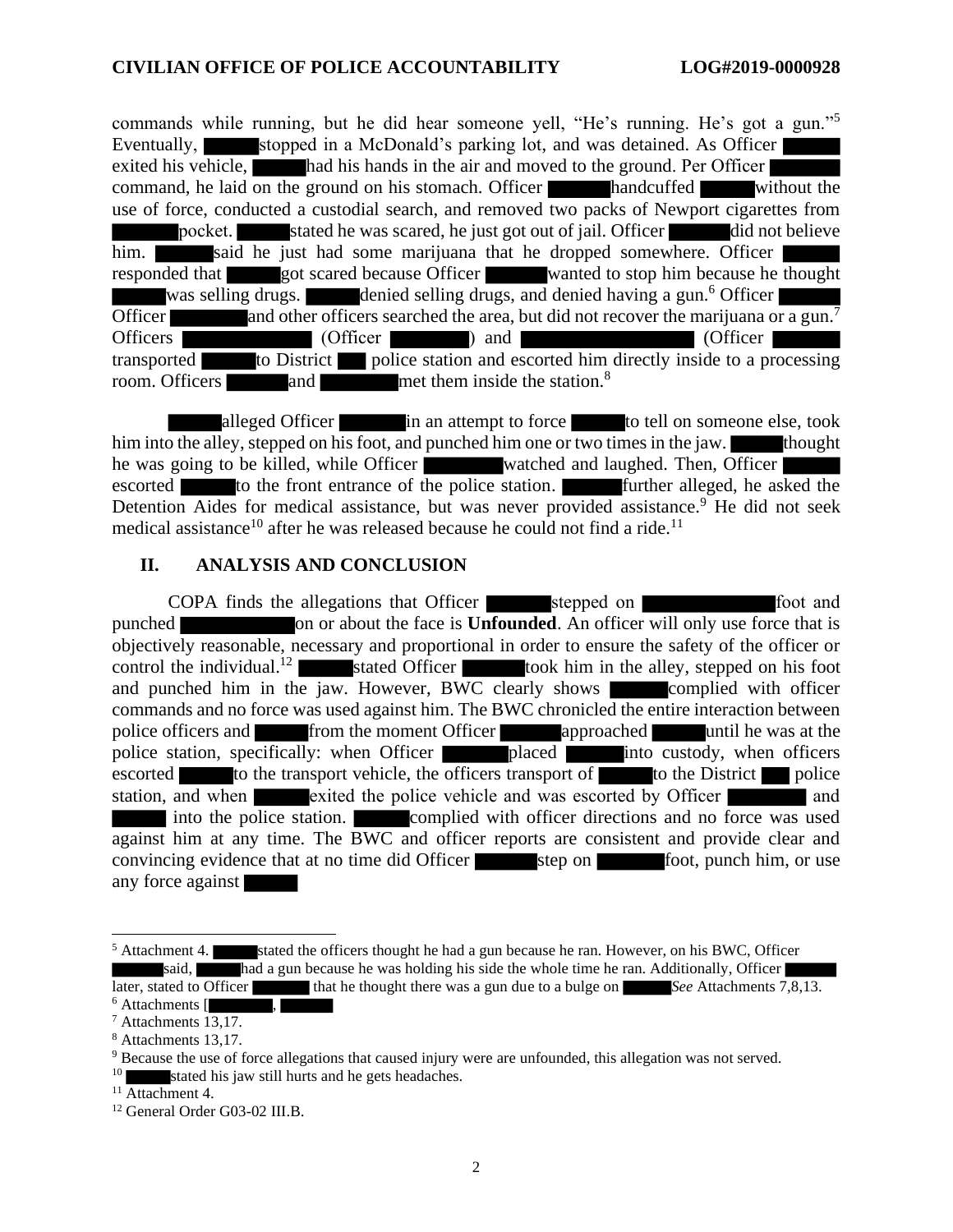#### **CIVILIAN OFFICE OF POLICE ACCOUNTABILITY LOG#2019-0000928**

Based on the evidence, it is clear Officer did not step on foot or punch him on or about the face. Therefore, these allegations are **Unfounded**.

Approved:



4-22-2020

Angela Hearts-Glass *Deputy Chief Administrator – Chief Investigator* Date